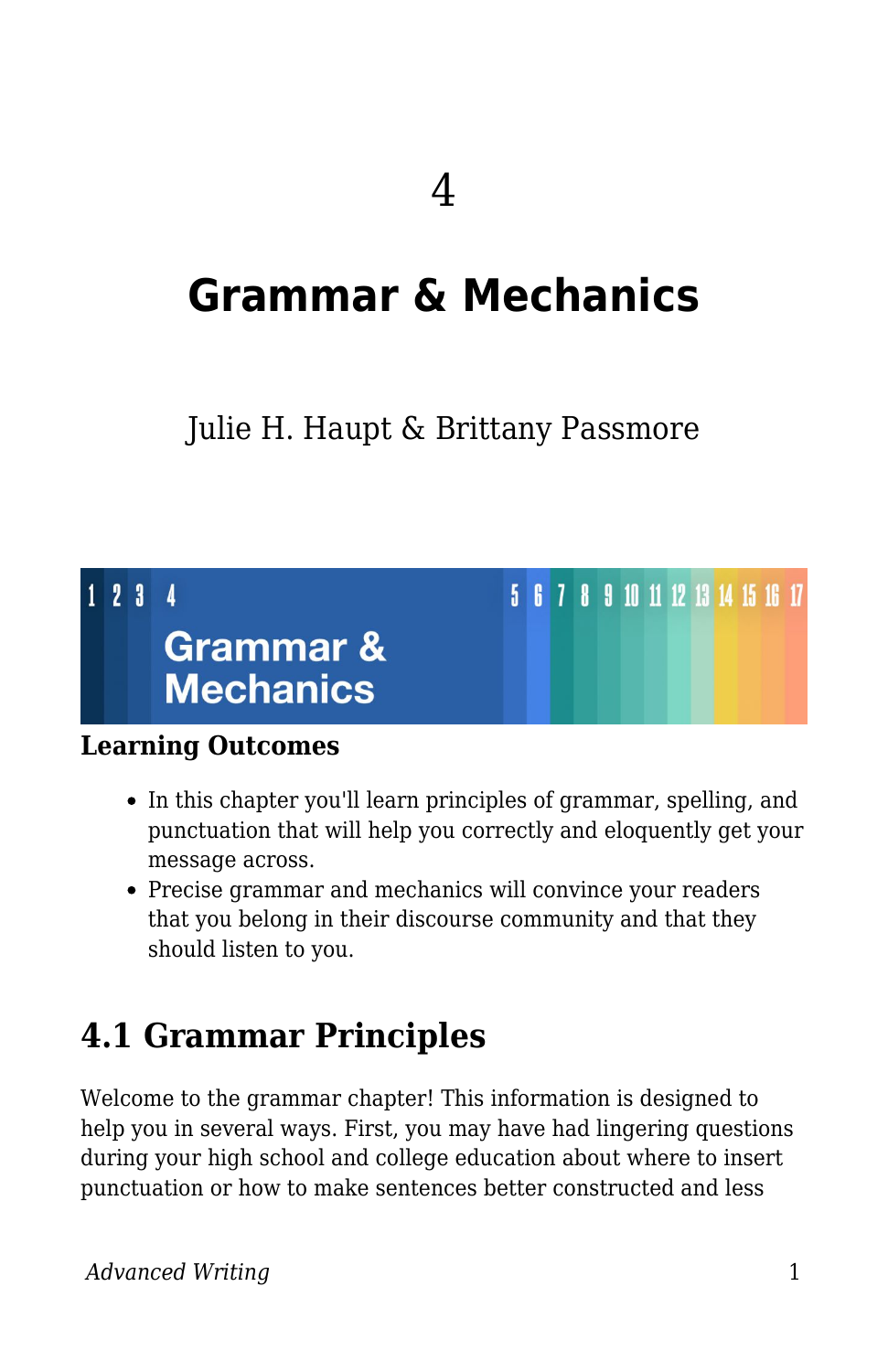awkward. We hope that this information will help you fill in any missing gaps so you can write even more effectively throughout your life.

Second, in today's world, we "meet" many people through our writing before we are formally introduced in person. This writing (via email or text, for example) may create a "first impression" and influence their expectations about our level of professionalism. Good composition and an understanding of grammar can make a positive impression and get important things done.

Finally, the world needs the information we can offer; we are more likely to be able to spread that message if we can convey it clearly. In addition, we may be able to publish it more widely or be seen as more credible if our writing is engaging, authentic, interesting, and welledited. To accomplish good style, knowing the fundamentals is important.

As you proceed through each section, take time to read the information slowly and carefully. Make note of the examples and the ways they demonstrate the principle being discussed. Note sections for review that are new to you or where you might need more practice.

This grammar instruction includes three major sections to share principles of

- 1. Structure
- 2. Power, and
- 3. Polish.

**Structure** represents the building block principles that help you understand the organization of sentences and teaches ways to add punctuation to keep your meaning clear to the reader. The **Power** section contains rules that can help your writing gain more convincing power by deliberately managing the placement of words and phrases.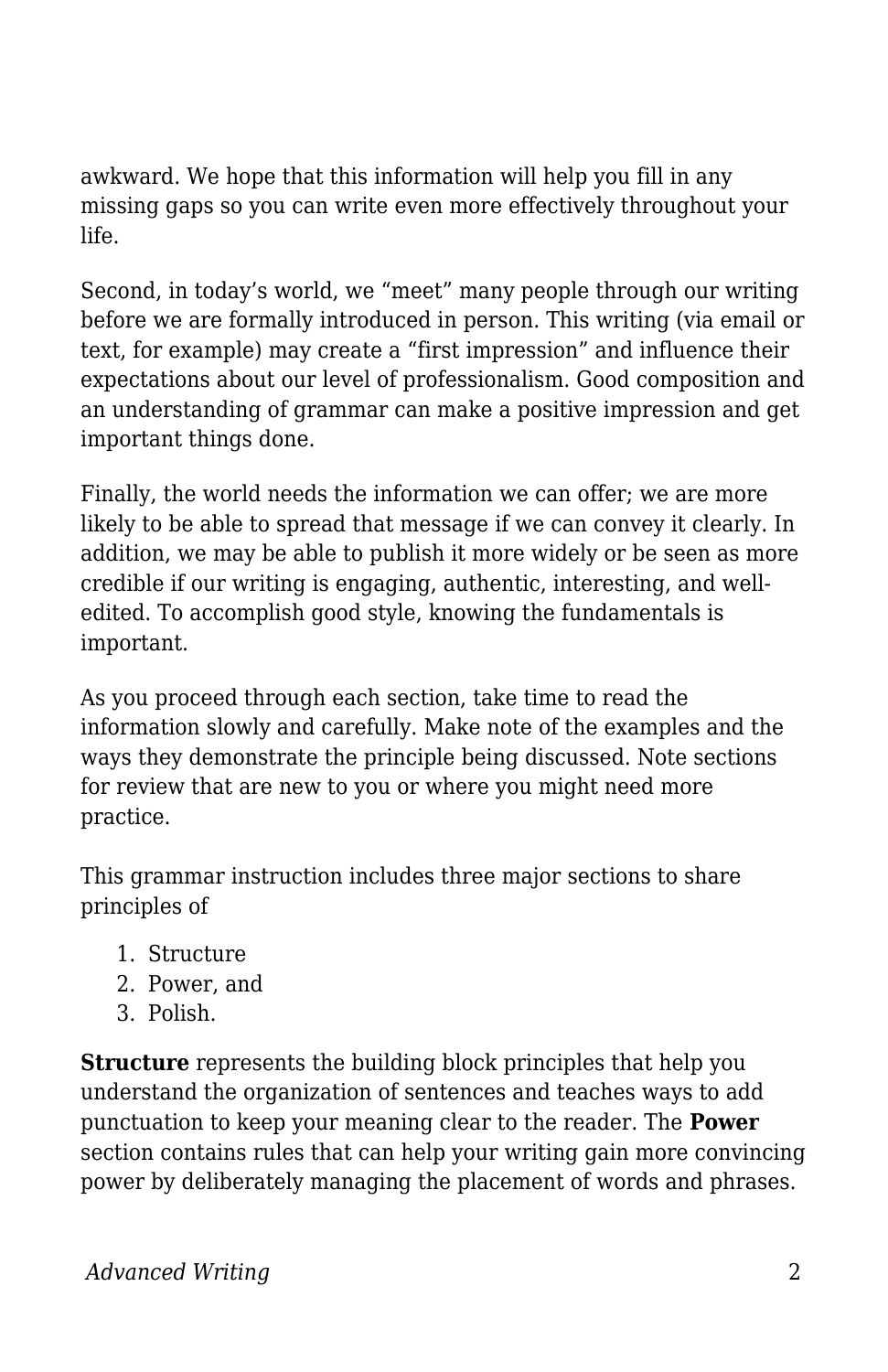Finally, the **Polish** section discusses principles to help you apply polishing touches that will help your writing go from good to great.

Click on the links below to read the content of each section of this chapter.

### **[SECTION 1: STRUCTURE](https://docs.google.com/document/d/166dHxYTm6MT8LHieEHZJmtHsSl4qRP09wkrxf5tuT8E/edit?usp=sharing)**

- [Rule #1. Separate and Set Off Main Clauses Correctly](https://docs.google.com/document/d/166dHxYTm6MT8LHieEHZJmtHsSl4qRP09wkrxf5tuT8E/edit?usp=sharing)
	- $\circ$  1A. Choosing punctuation to fit your sentence.
	- 1B. Introducing your ideas
	- 1C. Using detours in your sentences
	- 1D. Constructing lists with punctuation
- [Rule #2. Follow Agreement and Reference Rules](https://docs.google.com/document/d/166dHxYTm6MT8LHieEHZJmtHsSl4qRP09wkrxf5tuT8E/edit#heading=h.uxvtcbsgjkz3)
	- 2A. Match the number of your subjects and verbs
	- 2B. Match the case in your pronouns
	- 2C. Avoid ambiguous references

### **[SECTION 2: POWER](https://docs.google.com/document/d/1ay4cv-peG7wwExbVNGPpFACC5r5fggyzLSDYMX1omyE/edit?usp=sharing)**

- [Rule #3. Increase Your Credibility with Respectful and Logical](https://docs.google.com/document/d/1ay4cv-peG7wwExbVNGPpFACC5r5fggyzLSDYMX1omyE/edit?usp=sharing) [Language](https://docs.google.com/document/d/1ay4cv-peG7wwExbVNGPpFACC5r5fggyzLSDYMX1omyE/edit?usp=sharing)
	- 3A. Eliminate bias or stereotyping
	- 3B. Avoid absolute language
	- 3C. Arrange words in your sentences logically
- [Rule #4. Don't Confuse Words](https://docs.google.com/document/d/1ay4cv-peG7wwExbVNGPpFACC5r5fggyzLSDYMX1omyE/edit#heading=h.7geqkd9hj9y7)
	- 4A. Affect and Effect
	- 4B. Imply and Infer
	- 4C. Complement and Compliment, Counsel and Council
	- 4D. Lie and Lay, Pour and Pore
	- 4E. Fewer and Less, Number and Amount
	- 4F. Allusion and Illusion; Principal and Principle; Sight, Cite, and Site
	- 4G. Borrowed Greek and Latin Words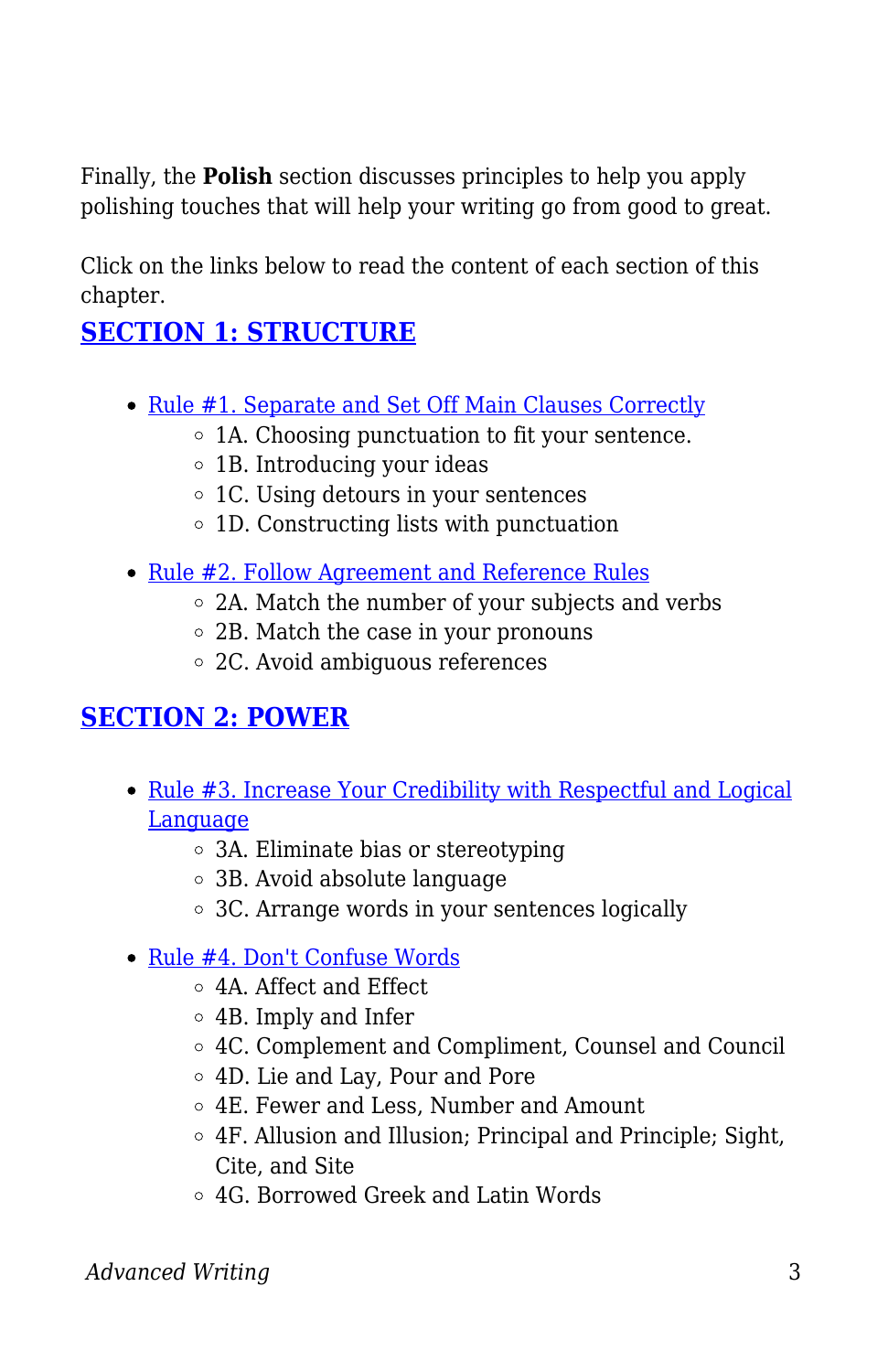### **[SECTION 3: POLISH](https://docs.google.com/document/d/11FF1nSJISPpaUAv65kw4h_6iIWOyPeO3JPc-hsWoY6c/edit?usp=sharing)**

- [Rule #5. Pay Attention to the Small Details](https://docs.google.com/document/d/11FF1nSJISPpaUAv65kw4h_6iIWOyPeO3JPc-hsWoY6c/edit?usp=sharing)
	- 5A. Use parallelism to increase flow
	- 5B. Insert hyphens appropriately
	- 5C. Use apostrophes appropriately
- [Rule #6. Capitalize, Count, and Quote with Care](https://docs.google.com/document/d/11FF1nSJISPpaUAv65kw4h_6iIWOyPeO3JPc-hsWoY6c/edit#heading=h.f2olvthz10ic)
	- $\circ$  6A. Understand when to capitalize
	- $\circ$  6B. Know how to abbreviate terms and format numbers
	- 6C. Employ quotation marks consistently